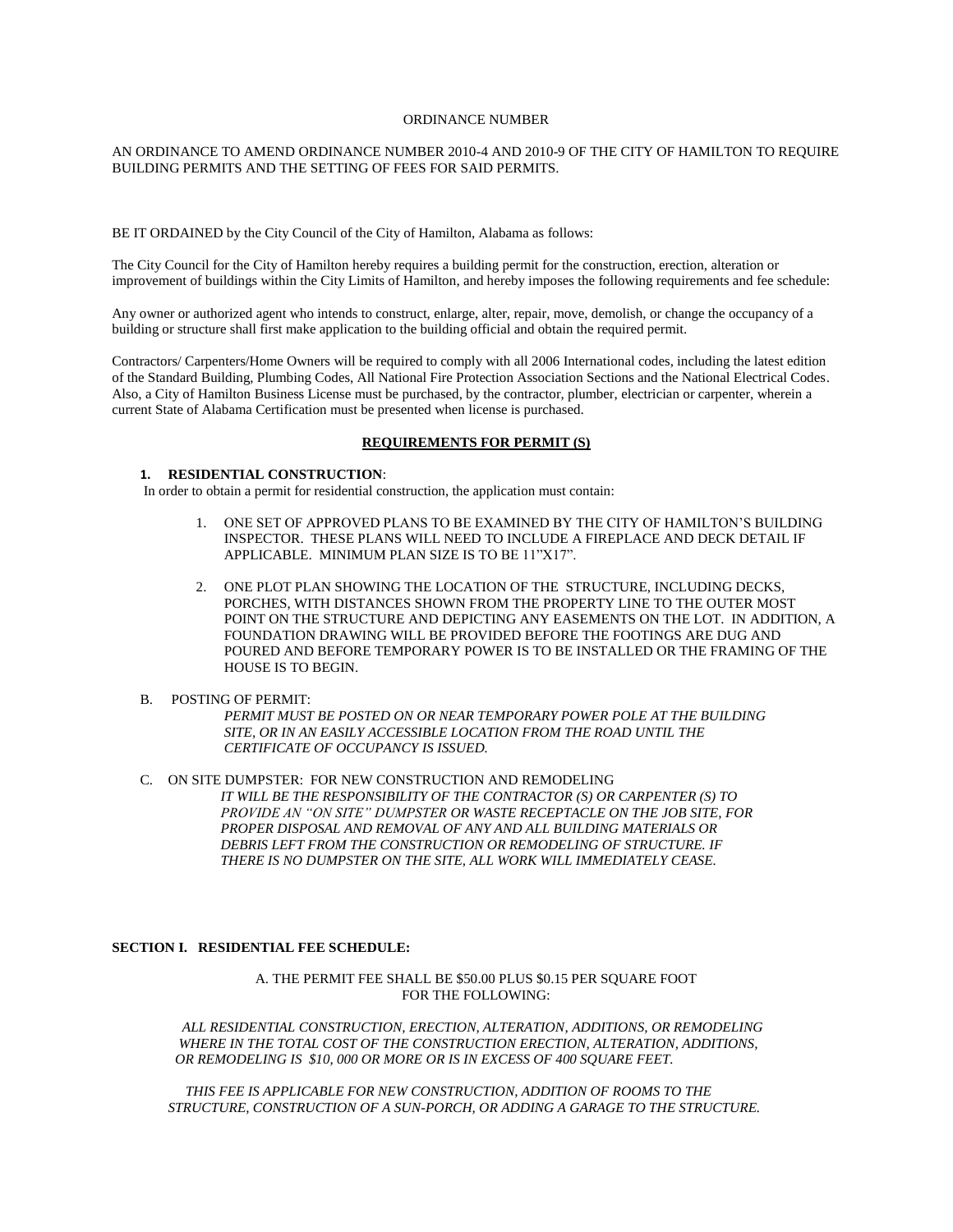# **SECTION II. COMMERCIAL FEE SCHEDULE:**

.

*ANY COMMERCIAL OR INDUSTRIAL BUILDING CHANGING THE FORM OF OCCUPANCY SHALL REQUIRE AN ARCHITECTURAL SET OF PLANS*

A. THE PERMIT FEE SHALL BE \$.25 PER SQUARE FOOT FOR:

 *ALL COMMERCIAL CONSTRUCTION, OR REMODELING WHEREIN NO SQUARE FEET IS BEING ADDED TO THE STRUCTURE*

> B THE PERMIT FEE SHALL BE \$100.00 PLUS AN ADDITIONAL \$.25 PER SQUARE FEET FOR:

*ANY CONSTRUCTION, ERECTION, REMODELING, ALTERATIONS FOR ANY COMMERCIAL PROPERTY WHEREIN SQUARE FEET IS BEING ADDED*

# **SECTION III: PLACES OF WORSHIP FEE SCHEDULE:**

# A: THE PERMIT FEE SHALL BE: \$50.00 UP TO \$250.00 (BASED ON THE AMOUNT OF CONSTRUCTION INVOLVED)

# *ALL CONSTRUCTION OR REMODELING TO PLACES OF WORSHIP WHEREIN NO ADDITIONAL SQUARE FEET IS ADDED TO THE STRUCTURE.*

#### B. THE PERMIT FEE SHALL BE \$250.00 PLUS \$0.15 PER SQUARE FOOT FOR THE FOLLOWING:

*ALL CONSTRUCTION, ERECTION, ALTERATION OR REMODELING IN EXCESS OF 2,000 SQUARE FEET*

*PLACES OF WORSHIP ARE ALSO REQUIRED TO PROVIDE AN APPROVED SET OF PLANS AS WELL, AND WILL BE SUBJECT TO INSPECTIONS ACCORDINGLY.*

**SECTION IV. ROOFING PERMITS:**

*A DUMPSTER OR WASTE RECEPTACLE, MUST BE IN PLACE FOR THE PROPER REMOVAL AND DISPOSAL OF ALL LEFT OVER ROOFING SHINGLES AND OTHER ROOFING MATERIALS.*

> A. THE PERMIT FEE SHALL BE \$0.5 PER SQUARE FOOT FOR THE FOLLOWING:

*ANY AND ALL COMMERCIAL BUILDINGS WHEREIN CONSTRUCTION IS INVOLVED IN ROOFING THE STRUCTURE*

# **SECTION V: GOVERNMENT BUILDINGS:**

#### A. NO FEE REQUIRED FOR THE FOLLOWING:

*ALL GOVERNMENTAL CONSTRUCTION OR REMODELING, WHETHER BY A MUNICIPAL CORPORATION, A PUBLIC CORPORATION, THE STATE OF ALABAMA OR SUBDIVISION THEREOF.*

**SECTION V: SWIMMING POOLS:**

A. PERMIT FEE SHALL BE \$100.00.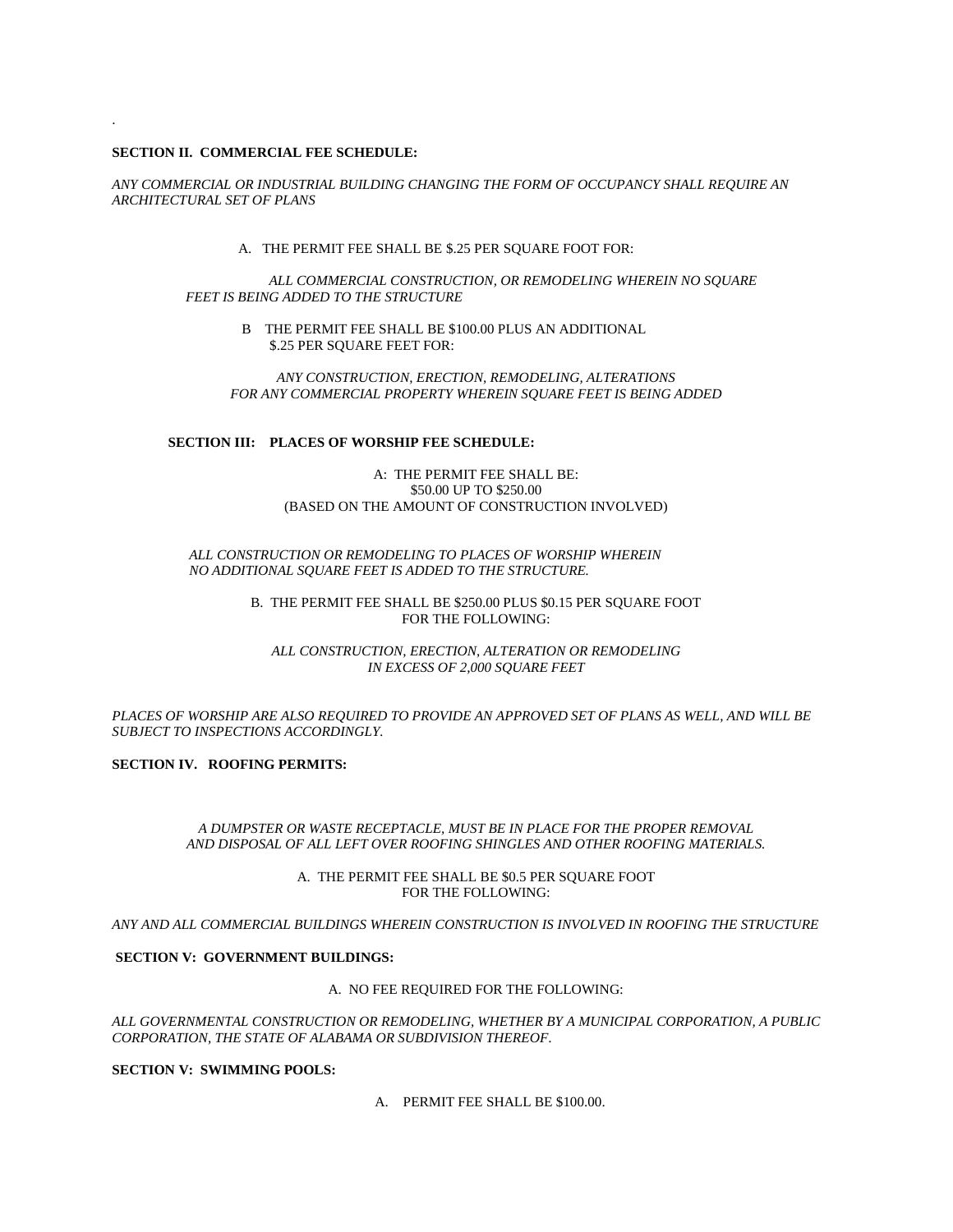*SWIMMING POOLS REQUIRE INSPECTIONS BY THE CITY BUILDING INSPECTOR DURING AND AFTER CONSTRUCTION, TO ASSURE ALL CONSTRUCTION AND ELECTRICAL CODES ARE FOLLOWED. A COPY OF ADDITIONAL POOL REQUIREMENTS IS INCLUDED IN THE GENERAL BUILDING INSPECTION WHICH IS AVAILABLE WHEN PERMIT IS PURCHASED.* 

### **SECTION VII: INSPECTIONS:**

# A. ALL NEW CONSTRUCTION RESIDENTIAL OR BUSINESS SHALL INCLUDE

# *A FORTY- EIGHT (48) HOUR NOTICE FROM THE CONTRACTOR IS REQUIRED BEFORE EACH INSPECTION.*

- 1. Footing inspection before concrete can be poured.
- 2. Inspection to be done before any interior wall covering can be installed.
- 3. Final inspection when job is completed.

*IF ANY STRUCTURE OR BUILDING IS FOUND TO BE IN VIOLATION OF EXISTING CODES, OR PERMIT REQUIREMENTS, A CEASE AND DESIST ORDER WILL BE ISSUED ALLOWING 24 HOURS FOR ALL CORRECTIONS TO BEGIN, OR PERMIT TO BE PURCHASED.*

# *WILL NOT BE ISSUED UNTIL INSPECTIONS ARE PASSED*

WHETHER OR NOT BUILDING PERMITS ARE REQUIRED BY THE CODE, ALL WORK MUST BE DONE IN ACCORDANCE WITH THE CODE REQUIREMENTS. IT IS IMPORTANT THAT THE OWNER BE RESPONSIBLE FOR PROPER AND SAFE CONSTRUCTION.

# **WORK EXEMPT FROM BUILDING PERMITS:**

- 1. ONE-STORY DETACHED ACCESSORY BUILDINGS LIMITED TO 120 SQ FEET
- 2. FENCES NOT OVER 6 FEET HIGH
- 3. RETAINING WALLS NOT OVER 4 FEET HIGH
- 1. CONCRETE WORK FOR SIDEWALKS, DRIVEWAYS, PATIO'S, ETC.
- 2. WATER TANKS SUPPORTED DIRECTLY ON GRADE, IF THE CAPACITY DOES NOT EXCEED 2 TO 1.
- 3. PAINTING, PAPERING, TILING, CABINET WORK, COUNTER TOPS AND SIMILAR FINISH WORK.
- 4. PREFABRICATED SWIMMING POOLS LESS THAN 24 INCHES DEEP.
- 5. SWINGS AND OTHER PLAYGROUND EQUIPMENT.
- 6. WINDOW AWNINGS SUPPORTED BY AN EXTERIOR WALL THAT DO NOT PROJECT MORE THAN 54 INCHES FROM THE EXTERIOR WALL.
- 7. REPLACEMENT OR CONSTRUCTION OF SIGNS.
- 8. RESIDENTIAL ROOFING

# **SECTION VIII: ELECTRICAL INSPECTIONS:**

- 1. New Construction- a structure has never been served by an electric utility whether it is a temporary connection or a permanent connection.
- 2. A permit and inspection will be required for residential buildings or structures that have been without electric service for a period of 3 months.
- 3. Additions where the meter has been moved where existing service was disconnected by the electric utility for electrical repairs to the customer's side of the service.